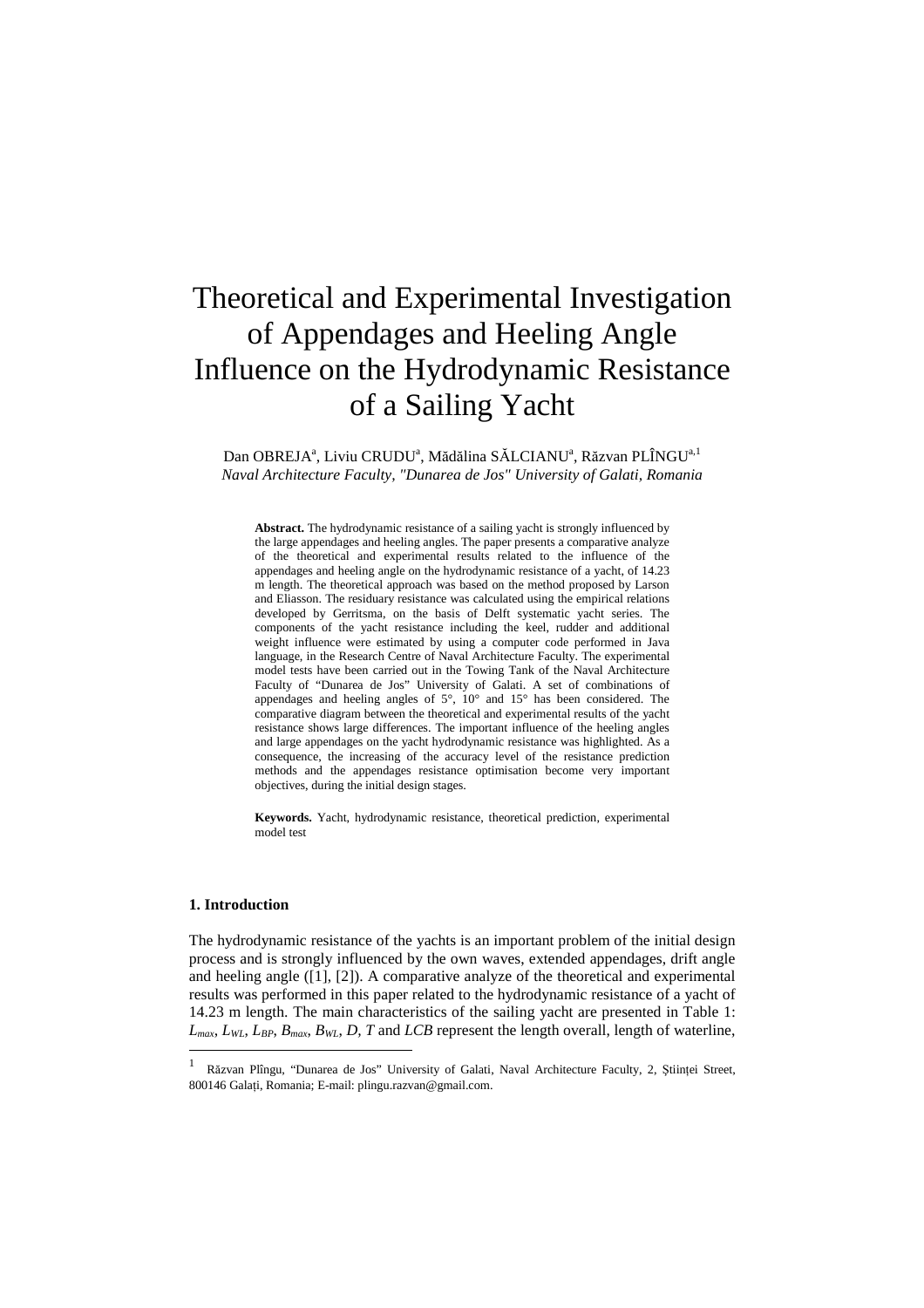length between perpendiculars, maximum breadth, breadth of waterline, depth, medium draught and longitudinal centre of buoyancy; ∆, *AWL*, *SWhull*, *CB* and *CP* are the ship's displacement, waterplane area, wetted surface of the hull, block coefficient and prismatic coefficient; also,  $v$  and  $F_n$  are the design speed and Froude number. The displacement, the wetted surface of the hull, the fineness coefficients and the longitudinal center of buoyancy refer to the bare hull. The medium draught and depth are measured from the base plan of the bare hull.

 The appendages of the yacht are: the keel and the suspended rudder NACA 0012, having large aspect ratios and an additional weight with hydrodynamic profile. The geometric characteristics of the appendages are presented in Table 2.  $H_K$  and  $c_K$  are the span and the medium chord of the keel,  $H_R$  and  $c_R$  are the span and the medium chord of the rudder and *LAW* and *DAW* are the length and the maximum diameter of the additional weight.

| Characteristics      | Full scale           | Model scale             |
|----------------------|----------------------|-------------------------|
| $L_{max}$            | 14.230 m             | $1.423 \text{ m}$       |
| $L_{WL}$             | 12.780 m             | $1.278 \text{ m}$       |
| $L_{BP}$             | 12.500 m             | 1.250 m                 |
| $B_{max}$            | $3.040 \text{ m}$    | $0.304 \text{ m}$       |
| $B_{WL}$             | $2.612 \text{ m}$    | $0.261 \text{ m}$       |
| D                    | $1.440 \text{ m}$    | $0.144 \; \mathrm{m}$   |
| T                    | $0.570 \text{ m}$    | $0.057 \text{ m}$       |
| LCB                  | 5.591 m              | $0.559 \text{ m}$       |
| $\Lambda$            | 8.600 t              | 8.600 kg                |
| $A_{WL}$             | $22.600 \text{ m}^2$ | $0.226 \text{ m}^2$     |
| $S_{\textit{Whull}}$ | $26.500 \text{ m}^2$ | $0.265 \; \mathrm{m}^2$ |
| $C_R$                | 0.409                | 0.409                   |
| $C_P$                | 0.545                | 0.545                   |
| $\mathcal V$         | 9.220 Kn             | $1.500 \text{ m/s}$     |
| $F_n$                | 0.424                | 0.424                   |

**Table 1.** Main characteristics of the yacht

|  | Table 2. Main characteristics of the appendages |  |  |
|--|-------------------------------------------------|--|--|
|--|-------------------------------------------------|--|--|

| Characteristics | Full scale        | Model scale $(1/10)$  |
|-----------------|-------------------|-----------------------|
| $H_{K}$         | $2.800 \text{ m}$ | $0.280 \text{ m}$     |
| $c_K$           | $1.200 \text{ m}$ | $0.120 \text{ m}$     |
| $H_R$           | $1.630 \text{ m}$ | $0.163 \text{ m}$     |
| $c_R$           | $0.530 \text{ m}$ | $0.053 \; \mathrm{m}$ |
| $L_{AW}$        | $2.750 \text{ m}$ | $0.275 \text{ m}$     |
| $D_{AW}$        | $0.660 \text{ m}$ | $0.066 \text{ m}$     |
|                 |                   |                       |

 The theoretical prediction of the yacht resistance was performed on the basis of Larson and Eliasson method [2]. The residuary resistance was determined by using the empirical relations developed by Gerritsma, on the basis of Delft systematic yacht series [1].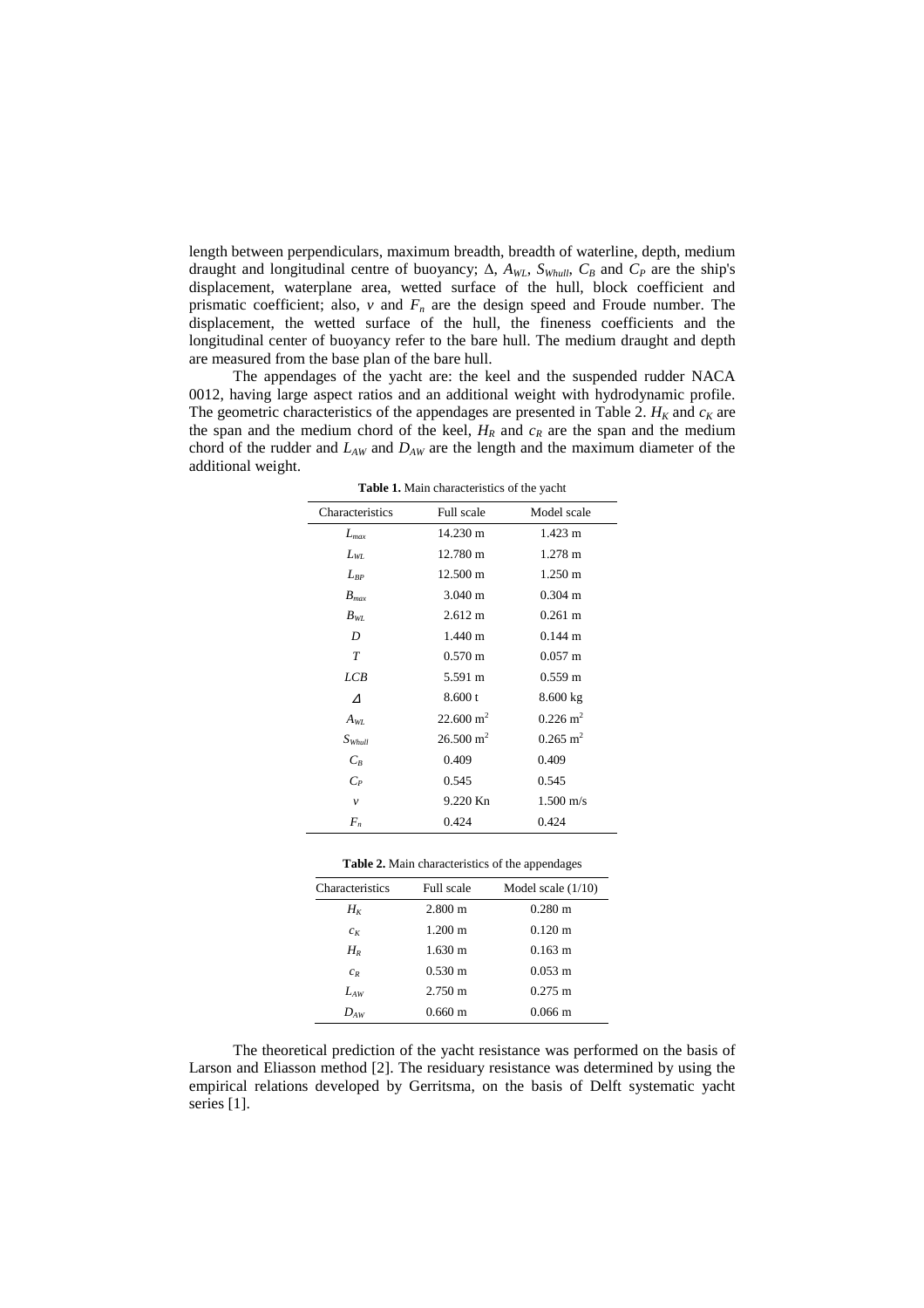A computer code was developed in Java language, in the Research Center of the Naval Architecture Faculty of "Dunarea de Jos" University of Galati, in order to estimate the yacht resistance components, including the hydrodynamic influences of the additional weight, keel and rudder and of the heeling angle, respectively.

 Experimental model tests have been performed in the Towing Tank of the Naval Architecture Faculty, equipped with an automated carriage having maximum speed of 4 m/s, manufactured by Cussons Technology, Great Britain. The main dimensions of the Towing Tank are 45 x 4 x 3 m.

 The yacht resistance tests were performed following the ITTC recommendations [3], using the R35 resistance dynamometer, manufactured by Cussons Technology. The full scale results have been obtained according to the ITTC 1957 method [4]. Figure 1 shows the scaled model of the yacht (scale 1:10). No turbulence stimulator was used. The experimental tests have been carried out in order to investigate both influences of appendages and heeling angle. During the heeling angles tests, the sinkage and the trim of the model were blocked. The model trim was unrestricted only for the tests investigating the appendages influences.



**Figure 1.** The 1:10 model of the yacht

## **2. Theoretical model**

The theoretical method, developed Larson and Eliasson, was used in order to estimate the sailing yacht resistance [2]. The total yacht resistance  $R_{T<sub>s</sub>}$  is the sum of the following components

$$
R_{Ts} = R_F + R_R + R_H + R_A \tag{1}
$$

where,  $R_F$  is the frictional resistance of the hull with appendages,  $R_R$  is the residuary resistance,  $R_H$  is the heel resistance component and  $R_A$  is the aerodynamic resistance of the yacht.

 The frictional resistance of the hull with appendages can be computed using the relation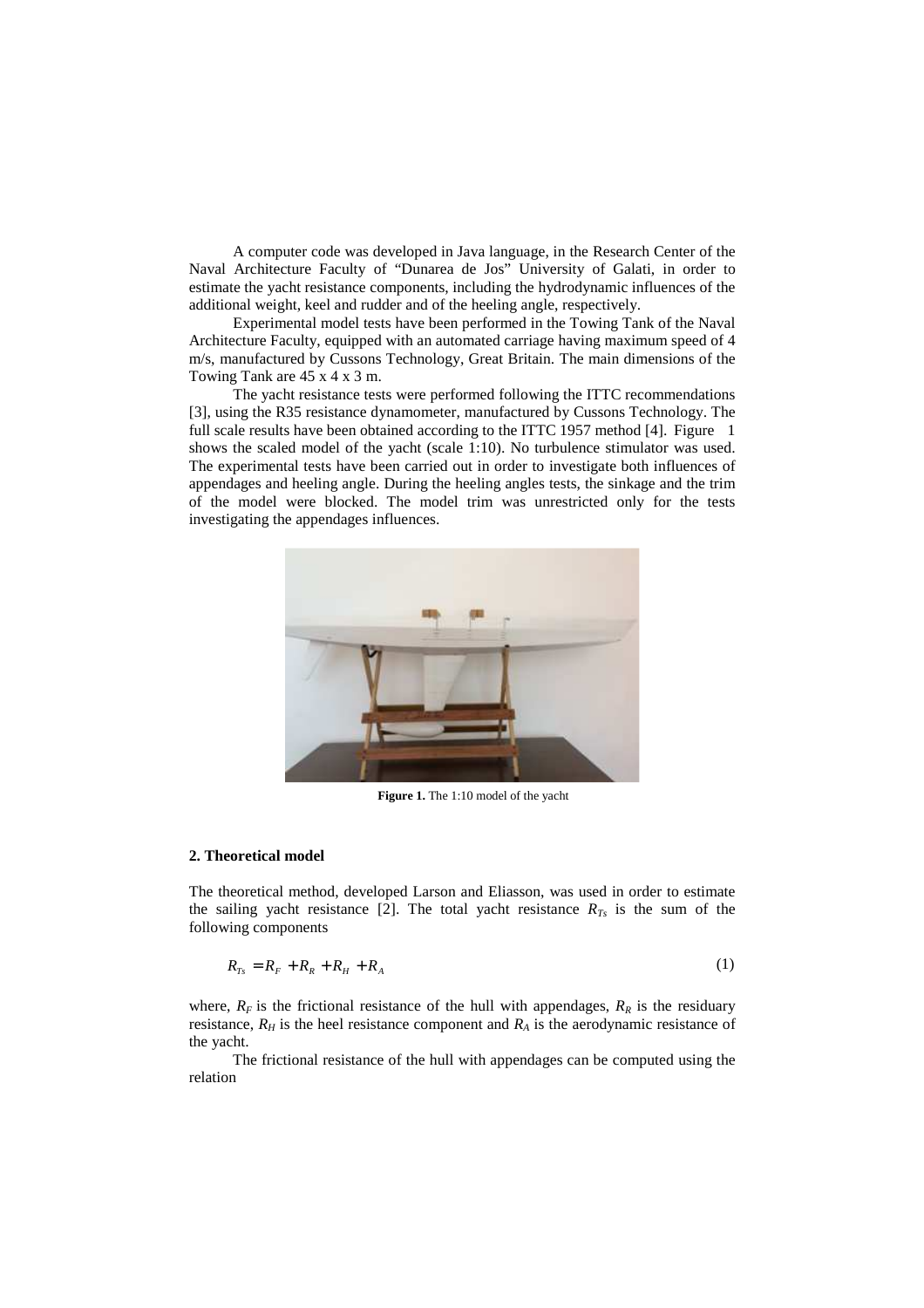$$
R_F = R_{FH} + R_{FK} + R_{FR} + R_{FAW}
$$
 (2)

where,  $R_{FH}$  is the frictional resistance of the bare hull,  $R_{FK}$  is frictional resistance of the keel, *RFR* is frictional component of the rudder and *RFAW* is frictional resistance of the additional weight with hydrodynamic profile. The frictional resistance components can be calculated based on the following expressions

$$
R_{FH} = \frac{1}{2} \cdot C_{FH} \cdot \rho \cdot v^2 \cdot S_{WH}
$$
 (3)

$$
R_{FK} = \frac{1}{2} \cdot C_{FK} \cdot \rho \cdot v^2 \cdot S_{WK}
$$
 (4)

$$
R_{FR} = \frac{1}{2} \cdot C_{FR} \cdot \rho \cdot v^2 \cdot S_{WR}
$$

$$
R_{FAW} = \frac{1}{2} \cdot C_{FAW} \cdot \rho \cdot v^2 \cdot S_{WAW}
$$
 (6)

where,  $C_{FH}$ ,  $C_{FK}$ ,  $C_{FR}$ ,  $C_{FAW}$  are the frictional resistance coefficients and  $S_{WH}$ ,  $S_{WK}$ ,  $S_{WR}$ ,  $S_{WAW}$  are the wetted surfaces of the corresponding components;  $\rho$  represents the water density. In order to estimate the frictional resistance coefficients, the ITTC'57 formula was used, having the general form

$$
C_F = \frac{0.075}{(\log R_n - 2)^2} \tag{7}
$$

where, Reynolds number  $R_n$  is calculated using the relation

$$
R_n = \frac{vL}{V}
$$
 (8)

The kinematic viscosity of the fluid was noted with ν. For the case of the bare hull, *L* is an equivalent length given by the relation

$$
L = 0.7 \cdot L_{WL} \tag{9}
$$

For the keel and rudder, *L* represents the medium chords of the corresponding hydrodynamics NACA profiles and for the additional weight *L* is the total length.

The residuary resistance  $R_R$  of the yacht was estimated using the expressions proposed by Gerritsma, which were developed based on Delft systematic yachts series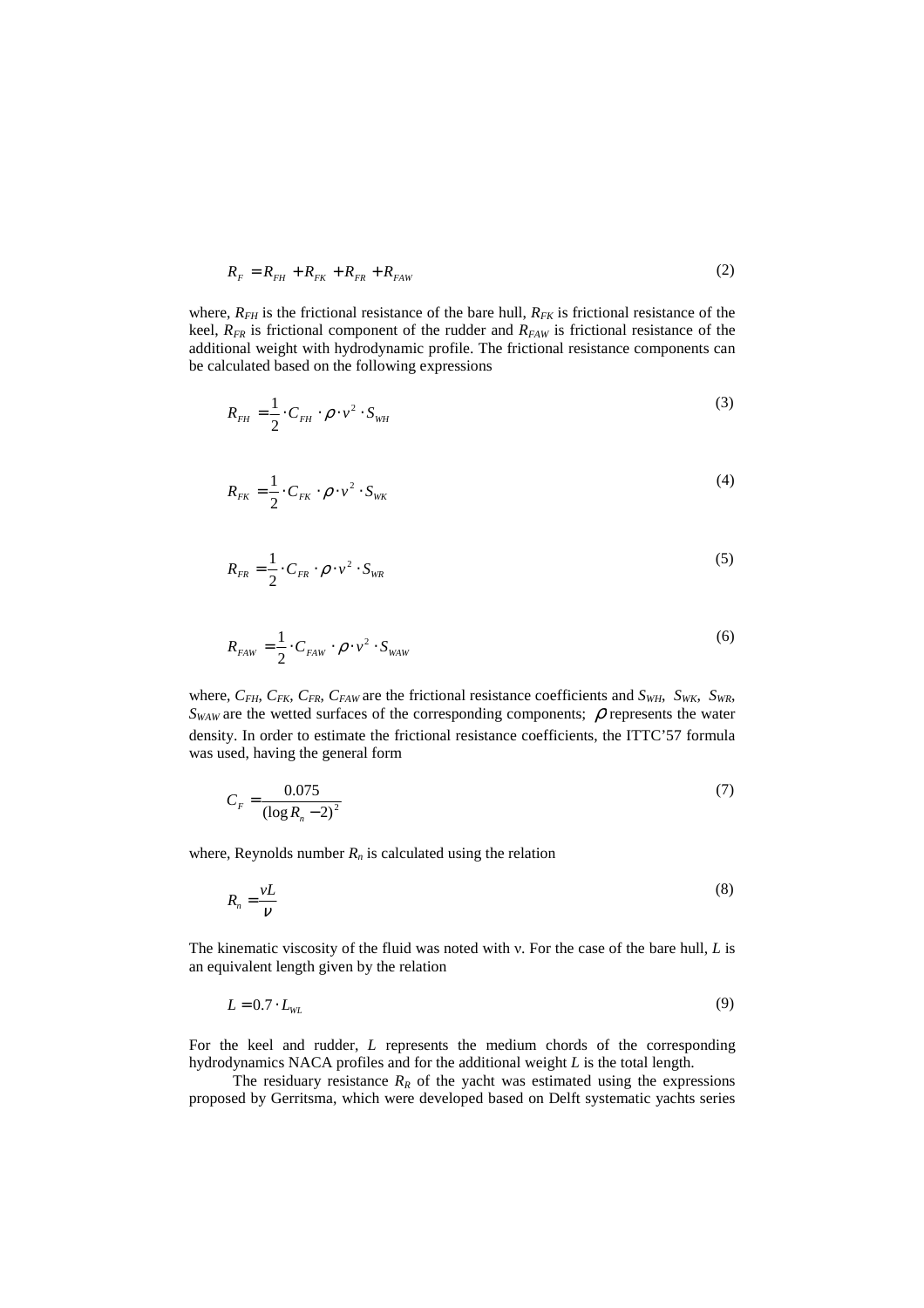([1], [2]). The heel resistance component  $R_H$  depends on the heeling angle  $\phi$  of the sailing yacht and can be calculated using the relation [2]

$$
R_H = 0.5 \cdot C_H \cdot \rho \cdot v^2 \cdot S_{WH} \cdot F_n^2 \cdot \phi \tag{10}
$$

where,  $C_H$  is the heel coefficient given by the empirical relation of Larsen and Eliasson, depending by the breadth, the draught of the bare hull and the total draught with appendages [2]. The aerodynamic resistance  $R_A$  is calculated by summing the bare hull  $R_{AH}$ , mast  $R_{AM}$  and rig  $R_{AR}$  components [2]

$$
R_A = R_{AH} + R_{AM} + R_{AR}
$$
 (11)

 A new computer code was performed on the basis of this method in Java language, in the Research Centre of the Naval Architecture Faculty, to evaluate the total sailing yacht resistance and the specific components.

#### **3. Estimation of the yacht resistance**

The total yacht resistance  $R_{T<sub>S</sub>}$  was calculated without the influence of the aerodynamic resistance components of the mast  $R_{AM}$  and rigs  $R_{AR}$ , by using the following expression

$$
R_{Ts} = R_F + R_R + R_H + R_{AH}
$$
 (12)

The diagram of the total yacht resistance  $R_{Ts}$  is presented in Figure 2, for zero heeling angles and zero wind speed, depending on the ship speed. The following components of the yacht resistance are also shown: frictional resistance of the hull with appendages *RF*, residuary resistance *RR* and aerodynamic resistance of the bare hull *RAH*. The most important component of the total yacht resistance is the residuary resistance, when the yacht speed is greater than 8 knots.

 Figure 3 shows the components of the frictional resistance of the hull with appendages  $R_F$ , as a function of the ship speed. The most important components are the frictional resistance of the bare hull  $R<sub>FH</sub>$  and the frictional resistance of the keel  $R<sub>FK</sub>$ . The frictional resistance of the additional weight  $R_{FAW}$  and of the rudder  $R_{FR}$  have small values. The total contribution of the large appendages is situated between  $9.1 - 24.5$  % from the total yacht resistance, depending on ship speed.

Figure 4 shows the heel resistance component of the yacht  $R<sub>H</sub>$ , for heeling angles of  $5^\circ$ ,  $10^\circ$  and  $15^\circ$ . It can be observed the increase of the heel resistance component with heeling angle and speed increasing. The contribution of the heel resistance component is situated between 1.9 – 9.5 % from the total yacht resistance.

# **4. Model tests results**

Resistance tests were performed for the yacht model with zero initial trim, in order to evaluate the appendages influence and heeling angle effect. Firstly, the calibration of R35 resistance dynamometer and trim transducer was performed. During the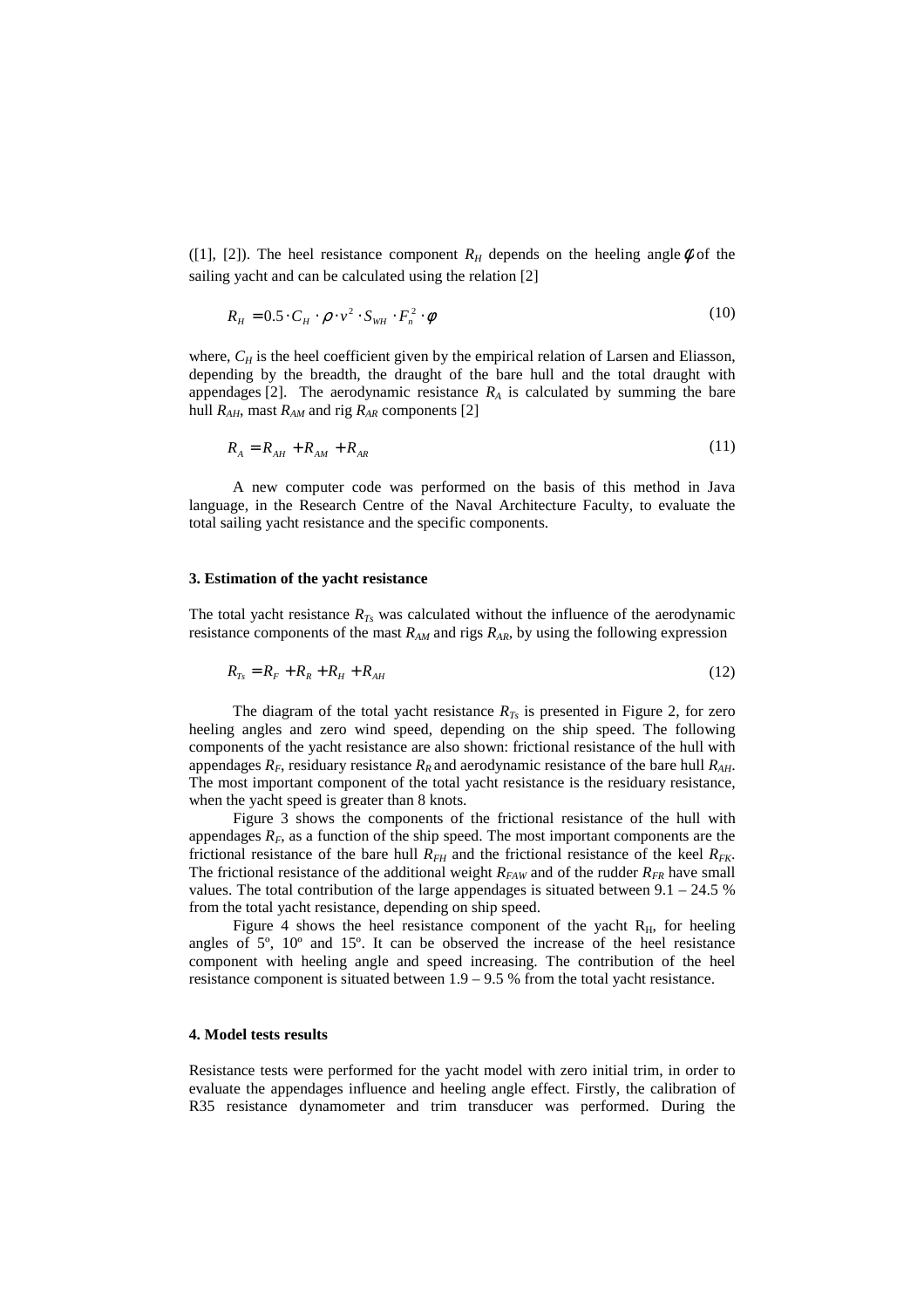experimental test program the model sinkage was blocked due to the hydrostatic buoyancy force of the model which was less than the weight of the measurement system.



**Figure 3.** Frictional resistance of the hull with appendages and its components

During the tests related to the evaluation of appendages influence on the model resistance the trim of the model was free. In order to investigate the heeling angle influence on the model resistance, the constant displacement hypothesis was considered and the trim model was blocked. Consequently, a steady force component of the yacht resistance was determined. The speed range was situated between 1 m/s and 2 m/s, with an increment of 0.25 m/s. Full scale extrapolation of the model tests results was performed using ITTC 1957 ship-model correlation line, without blockage corrections. During the experimental tests, the wave pattern was recorded and visually analyzed.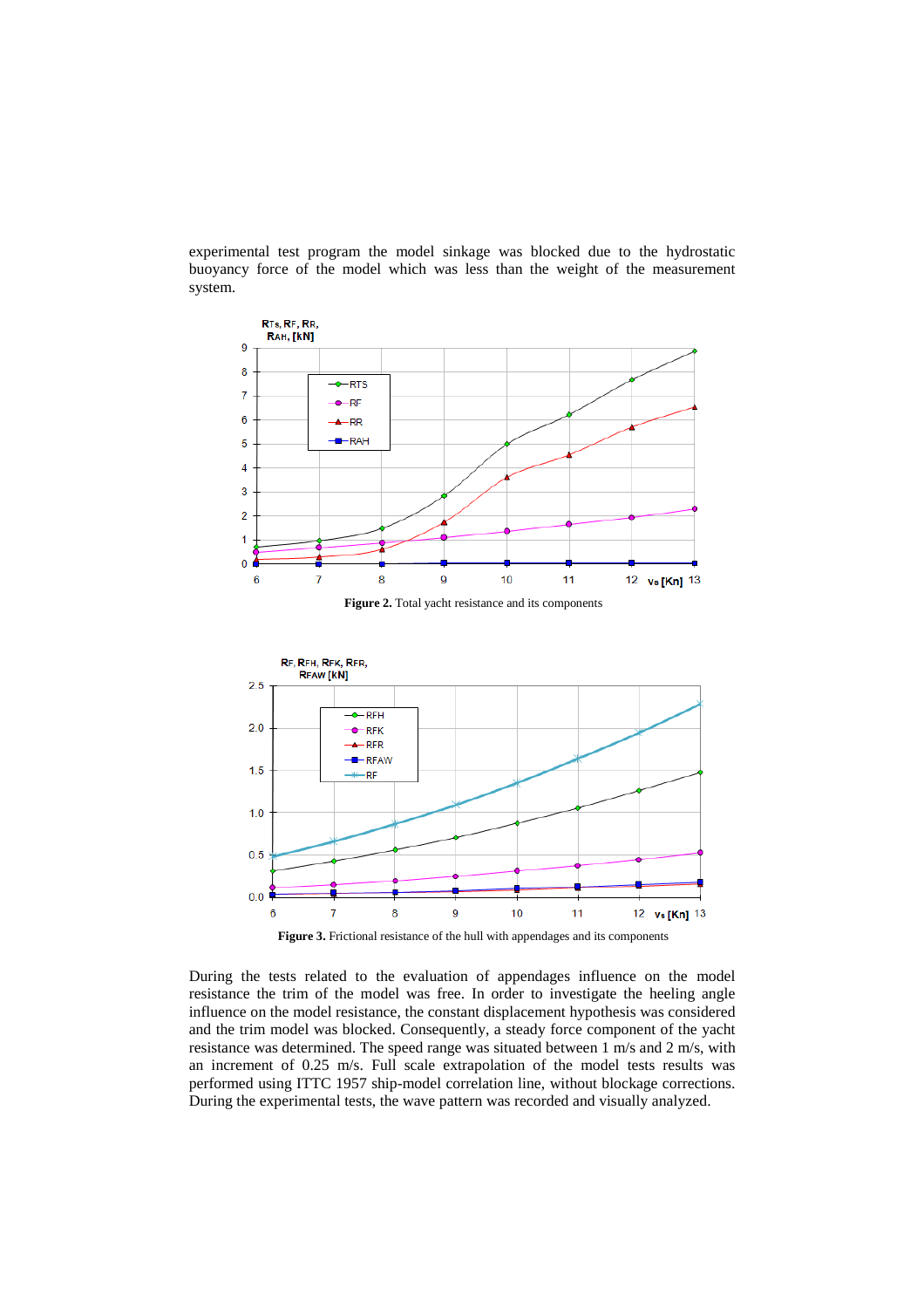

 Figure 5 shows the hydrodynamic flow around the model equipped with all appendages, for zero heeling angle and speed of 1.5 m/s, when the sinkage and trim were blocked. The own waves amplitudes increase with the model speed, on the bow part of the model. Two oblique wave crests appear on the aft part, due to the transom stern. A wave through with high amplitude can be observed in the aft part of the model.



**Figure 5.** Hydrodynamic flow,  $\phi = 0^\circ$ , v=1.5 m/s (full scale 9.22 Kn)

Figure 6 shows the model resistance  $R_{Tm}$  as a function of the model speed  $v_m$ , with appendages influence. The most important component is represented by the keel and the additional weight. It was confirmed that the superposition principle is not valid as far as the resistance is much higher compared to the sum of each individual contribution of the hull, keel with additional weight and rudder.

 The model tests results with and without appendages were extrapolated to the full-scale using the ITTC 1957 ship-model correlation line, without blockage corrections ([3], [4]). The coefficient  $\beta$ =0.7 was considered for the extrapolation of the appendages resistance. The yacht resistance diagram is presented in Figure 7. *RTs* is the total resistance of the yacht, without must and rig aerodynamics components. The heel resistance component was not considered in this stage.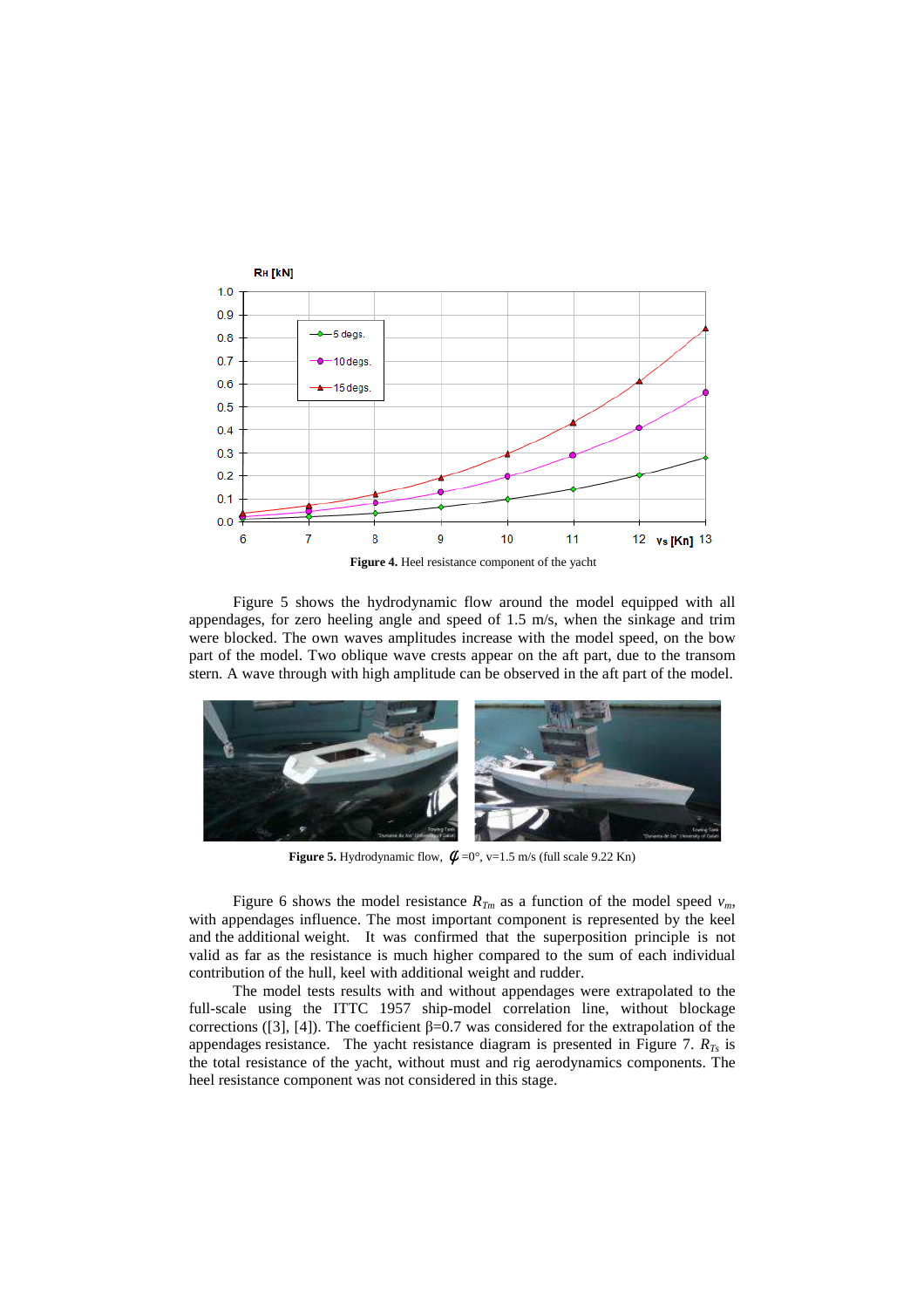

**Figure 7.** Full scale total yacht resistance (extrapolated)

Figure 8 presents the model resistance as a function of the model speed considering heeling angle influence. It can be observed that the model resistance increases with heeling angle values. A significant increasing at about 9% was noted at maximum speed and  $\phi = 15^{\circ}$ .

 Figure 9 describes the hydrodynamic flow around the model with all appendages, corresponding to the case of a heeling angle of 15° and speed of 1.5 m/s. The sinkage and trim were blocked. An asymmetrical flow can be observed, displaying high own wave amplitudes and a pronounced wake, when the speed of the model is greater than 1.5 m/s.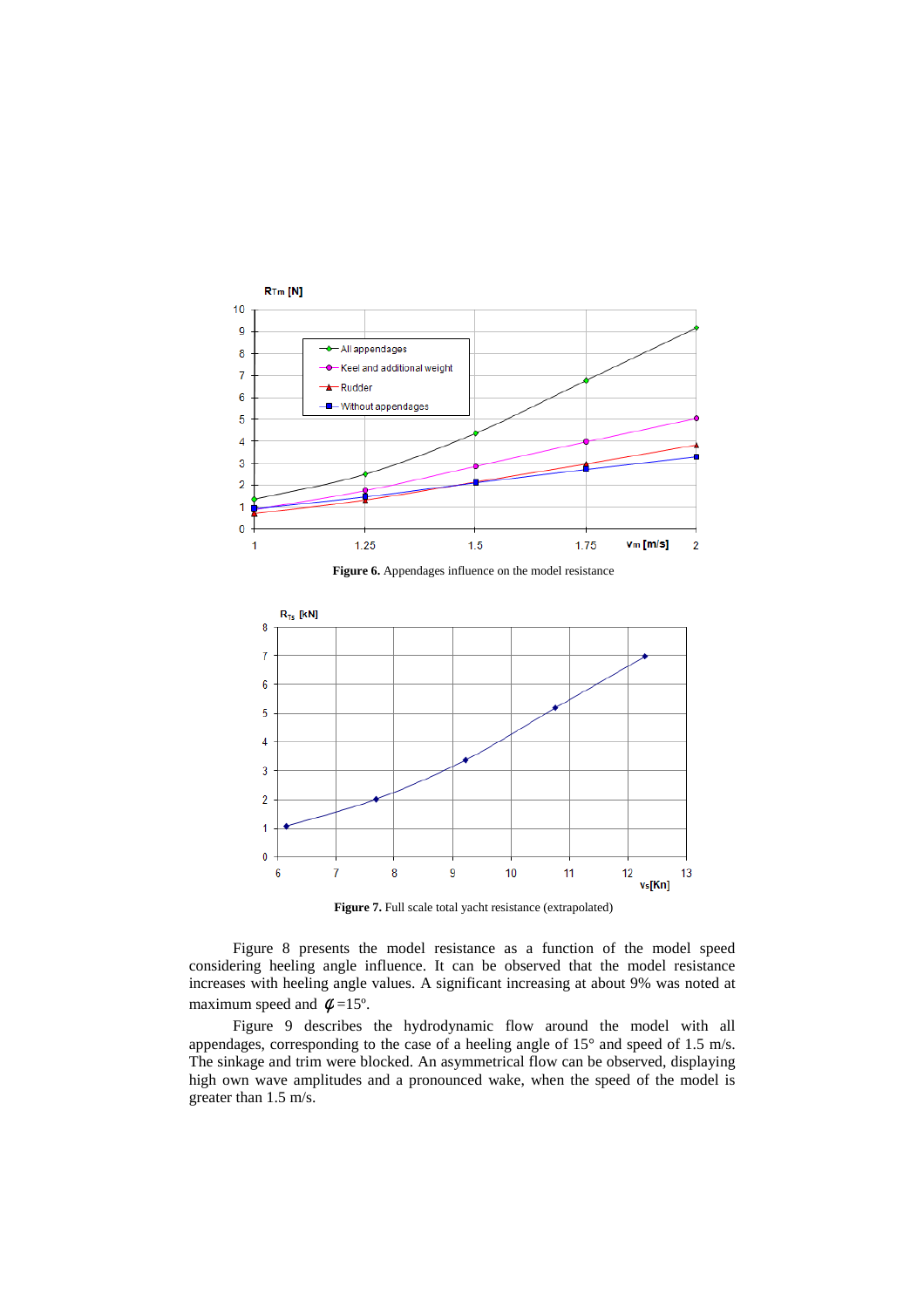

**Figure 8.** Heeling angle influence on the model resistance



**Figure 9.** Hydrodynamic flow,  $\phi = 15^{\circ}$ , v=1.5 m/s (full scale 9.22 Kn)

## **5. Conclusions**

The yacht resistance is strongly influenced by the large appendages and heeling angles. The paper is highlighting these significant influences, based on theoretical calculations and systematic model tests.

 The theoretical method proposed by Larson and Eliasson was used in order to develop a new computer code in Java language and to estimate the resistance components, including the keel, rudder and additional weight influence and the heeling angle effect too. The experimental model tests have been performed in order to investigate the appendages and heeling angles influences.

 A comparative theoretical-experimental yacht resistance diagram is presented in Figure 10. Very important differences can be noticed within the speeds domain. The experimental values are greater than the theoretical results for the range speeds under 9 knots and become smaller for higher speeds.